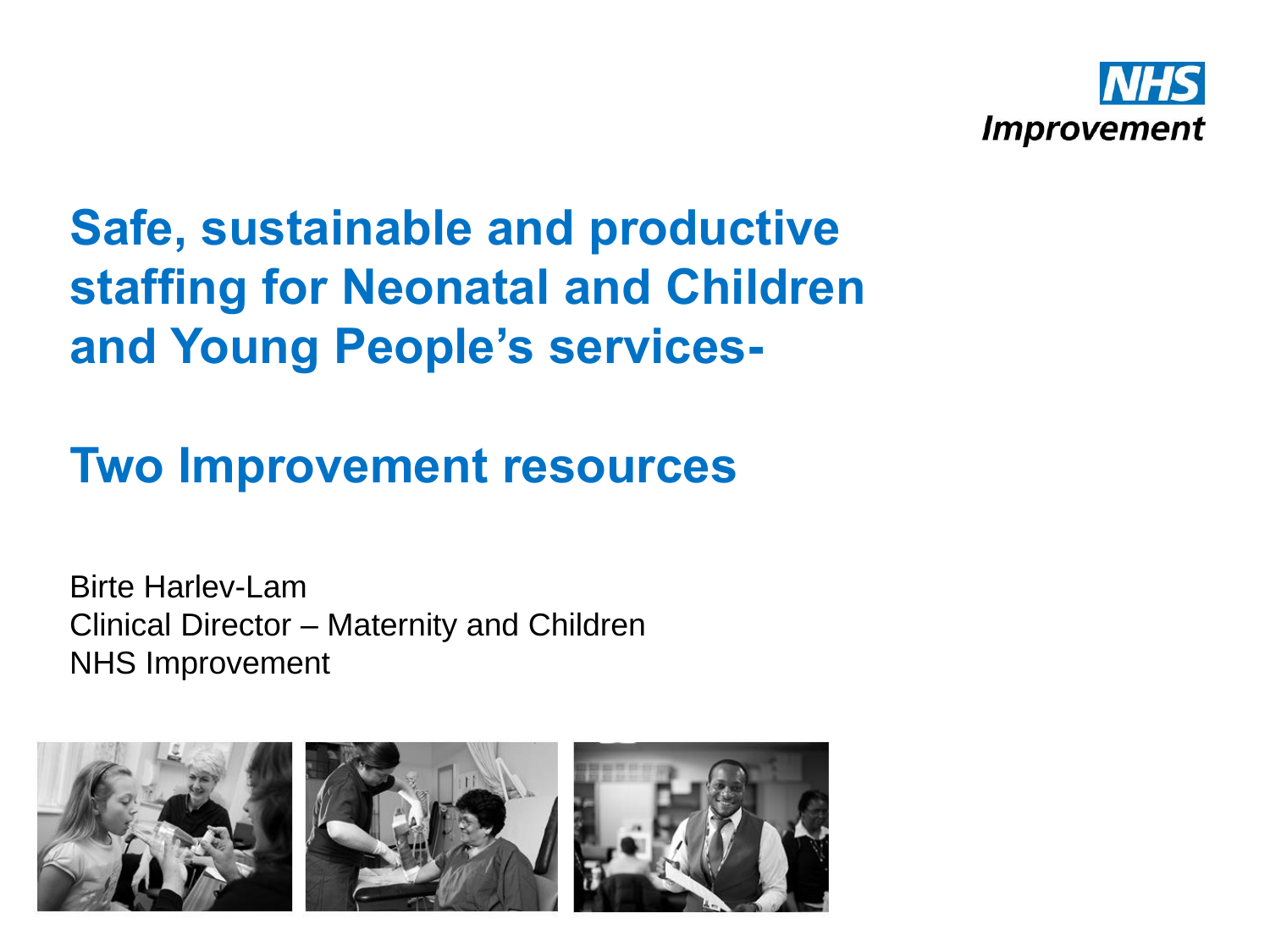#### **Safe, sustainable and productive staffing Improvement improvement resources**

**NHS** 

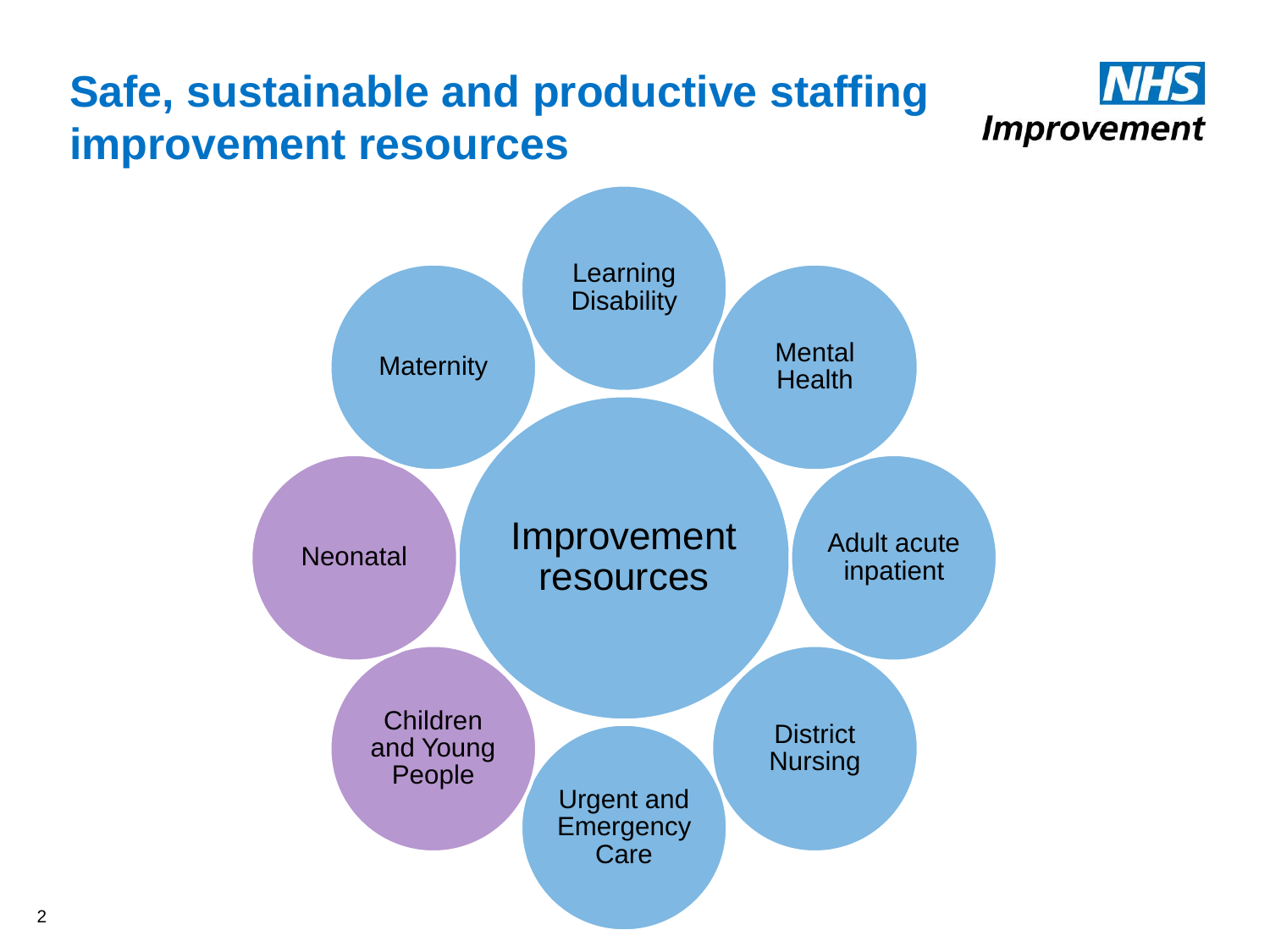#### **Neonatal Resource**



#### **Summary**

- Designed to be used by those involved in clinical establishment setting for nurses working in neonatal care
- From the ward manager/sister/charge nurse to the board of directors.
- Boards are responsible for the the delivery of safe, effective, compassionate and responsive care within available resources (NQB 2016).
- Pulls together the guiding principles underpinning staffing in neonatal services.
- Reflects current practice and outlines a systematic approach for identifying the organisational, managerial and local factors that support safe staffing.
- Informed by and builds on the NICE QS4 for neonatal specialist care (2010), the DH *Toolkit for high quality neonatal services* (2009) and the BAPM *Service standards for hospitals providing neonatal care* (2010).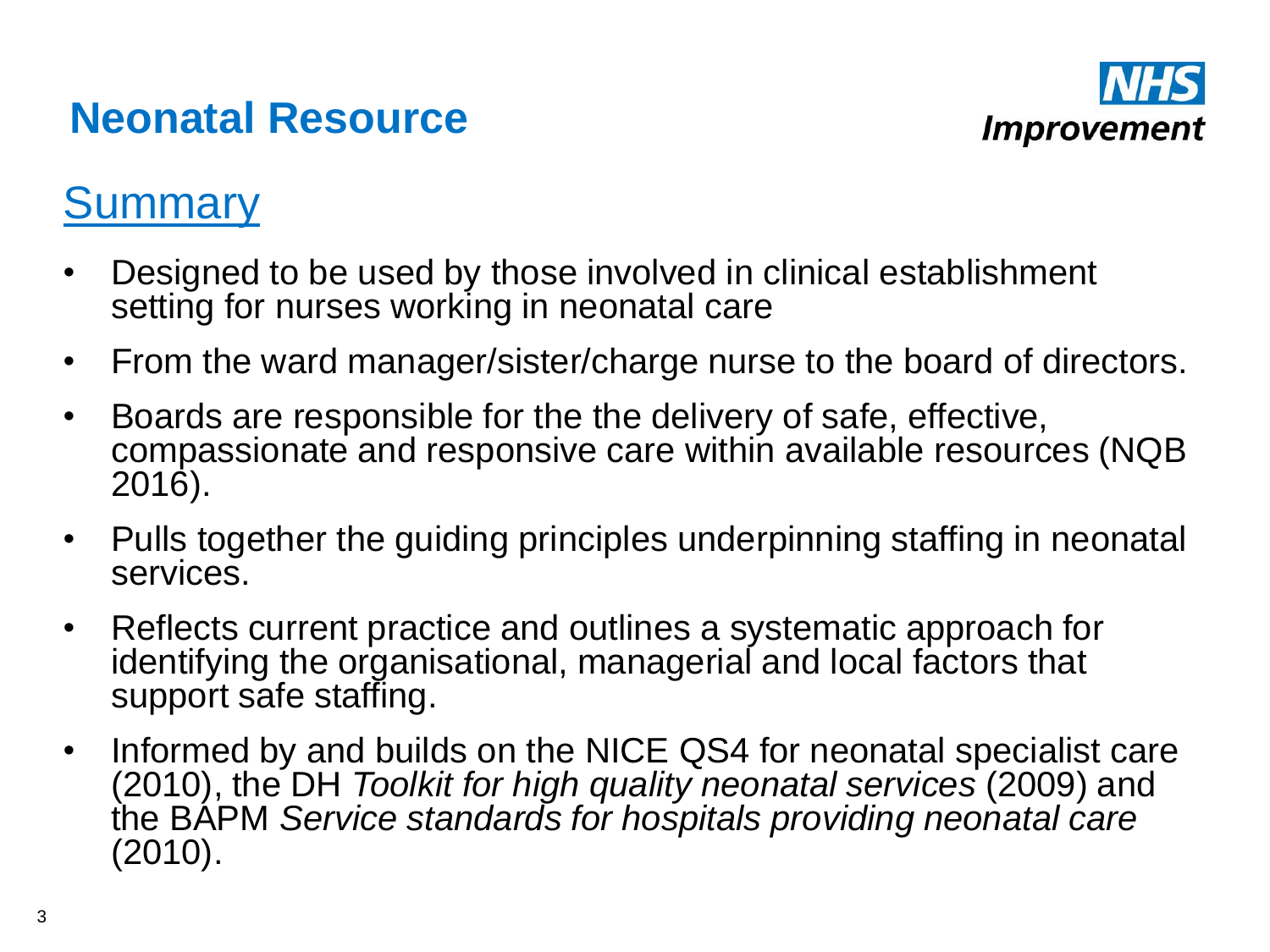#### **Resource for children and young people's Improvement inpatient wards**

#### **Summary**

- No standard model exists for children and young people's inpatient wards. This improvement resource therefore includes all inpatient wards caring for 'infants, children and young people under the age of 18', based on the Royal College of Paediatrics and Child Health's agreed definition (2015), with special consideration given to young people with long-term conditions up to the age of 25 (Department of Health 2012).
- Outlines a systematic approach for identifying the organisational, managerial and ward factors that support safe staffing and includes:
	- decision support tools in workforce planning
	- factors in calculating uplift
	- the role of peer comparison
- The resource builds on standards and recommendations from the Royal College of Nursing (2013), Royal College of Paediatrics and Child Health (2014), Paediatric Intensive Care Society (2015) and Care Quality Commission (2016).
- It is informed by a comprehensive evidence review of the research relating to staffing systems for children and young people's wards (Hurst 2016), commissioned for this improvement resource.
- There are separate standards and guidance for children's critical care services levels 1, 2 and 3 and retrieval (Royal College of Paediatrics and Child Health (2014) and the Paediatric Intensive Care Society, 2015).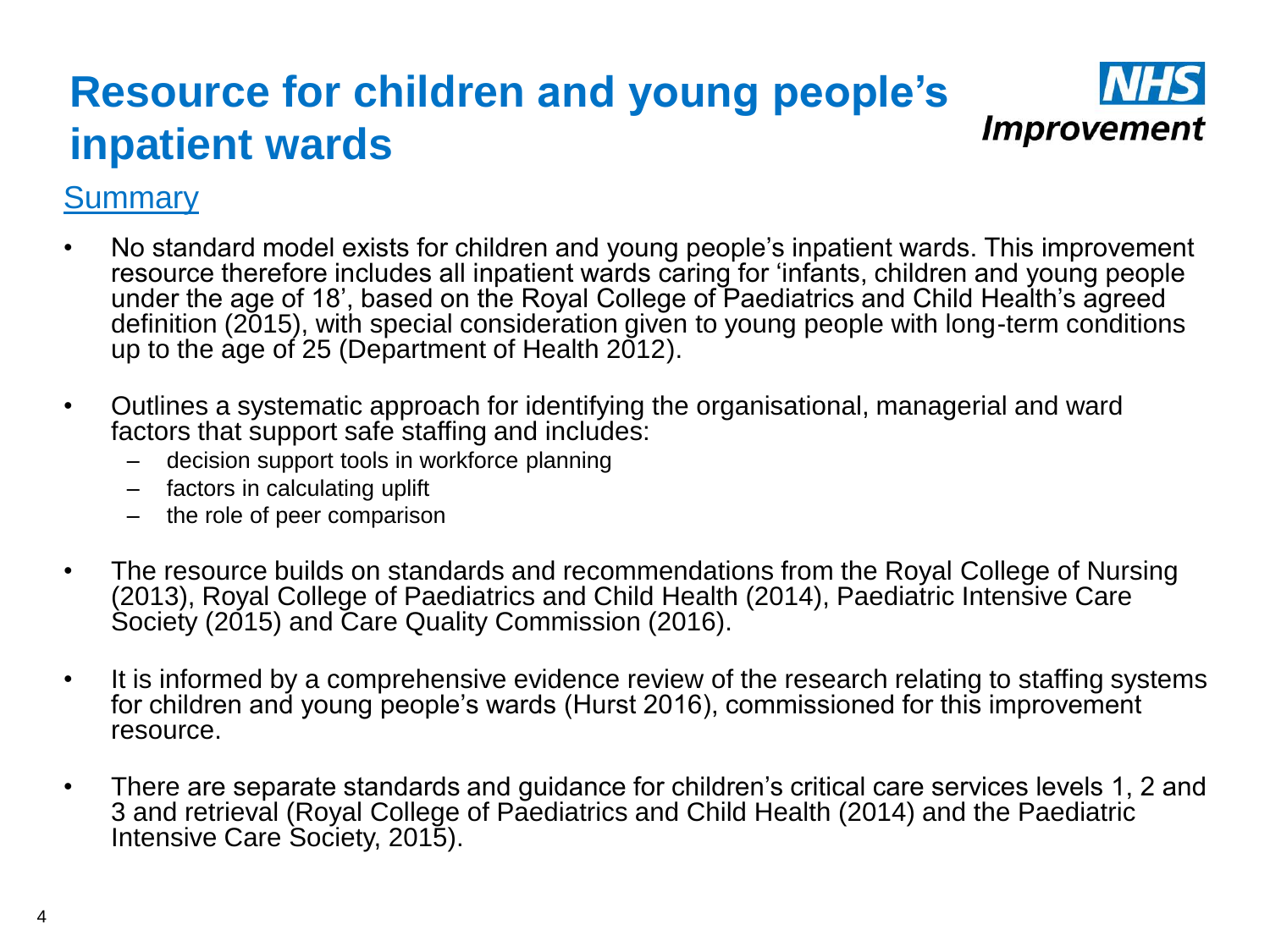#### **NQB safe staffing improvement resource**



#### Safe, Effective, Caring, Responsive and Well- Led Care

#### **Measure and Improve**

-patient outcomes, people productivity and financial sustainability--report investigate and act on incidents (including red flags) --patient, carer and staff feedback-

-implement Care Hours per Patient Day (CHPPD) - develop local quality dashboard for safe sustainable staffing

| <b>Expectation 1</b>       | <b>Expectation 2</b>      | <b>Expectation 3</b>        |
|----------------------------|---------------------------|-----------------------------|
| <b>Right Staff</b>         | <b>Right Skills</b>       | <b>Right Place and Time</b> |
| 1.1 evidence based         | 2.1 mandatory training,   | 3.1 productive working and  |
| workforce planning         | development and education | eliminating waste           |
| 1.2 professional judgement | 2.2 working as a multi-   | 3.2 efficient deployment    |
| 1.3 compare staffing with  | professional team         | and flexibility             |
| peers                      | 2.3 recruitment and       | 3.3 efficient employment    |
|                            | retention                 | and minimising agency       |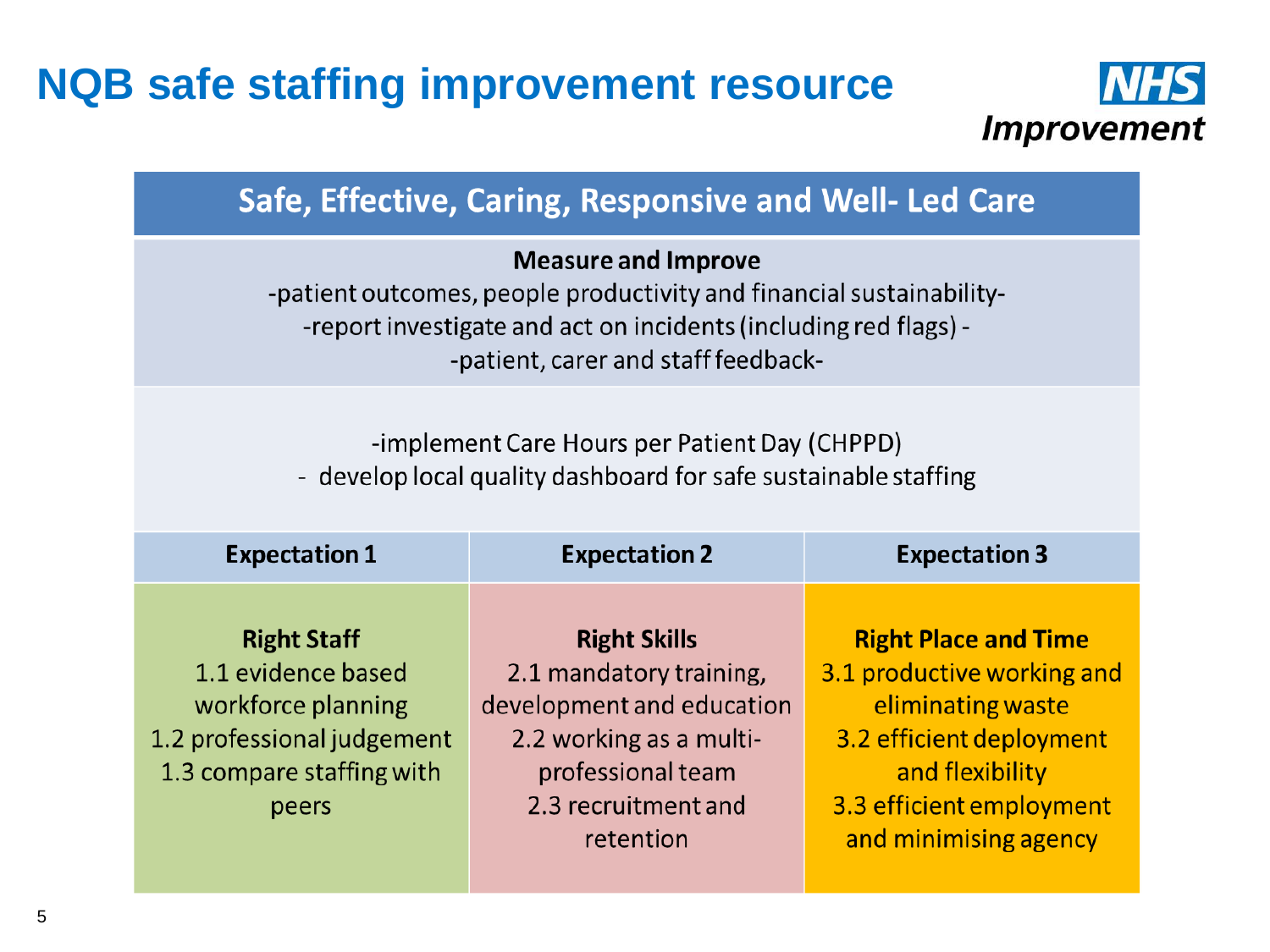## **Safe, sustainable and productive staffing improvement resources**



#### Who was involved (Neonatal)?

| <b>Michelle McLoughlin</b> | Chief Nurse, Birmingham Women's and Children's NHS Foundation Trust       |
|----------------------------|---------------------------------------------------------------------------|
|                            | Chair, Neonatal safe, sustainable and productive staffing improvement     |
|                            | resources workstream                                                      |
| <b>Birte Harlev-Lam</b>    | Clinical Director - Maternity and Children, NHS Improvement               |
|                            | Professional Lead for Neonatal safe, sustainable and productive staffing  |
|                            | improvement resources workstream                                          |
| <b>Linda Hunn</b>          | Associate Director/Lead Nurse Trent Perinatal and Central Newborn         |
|                            | <b>Networks</b>                                                           |
| <b>Mary Passant</b>        | National Programme of Care Manager (Women's and Children's Specialist     |
|                            | Services)                                                                 |
| <b>Martyn Boyd</b>         | Manager Northern Neonatal Networks                                        |
|                            | <b>Chair Neonatal Networks Managers Group</b>                             |
| <b>Ruth Moore</b>          | Network Manager/Lead Nurse Staffordshire, Shropshire & Black Country      |
|                            | Newborn & Maternity Network                                               |
| <b>Denise Evans</b>        | Lead Nurse Yorkshire & Humber Neonatal ODN                                |
|                            | <b>Chair Neonatal Nurses Association</b>                                  |
| <b>Liz Moore</b>           | Quality Improvement Officer (Maternity) West Midlands Clinical Networks & |
|                            | <b>Clinical Senate</b>                                                    |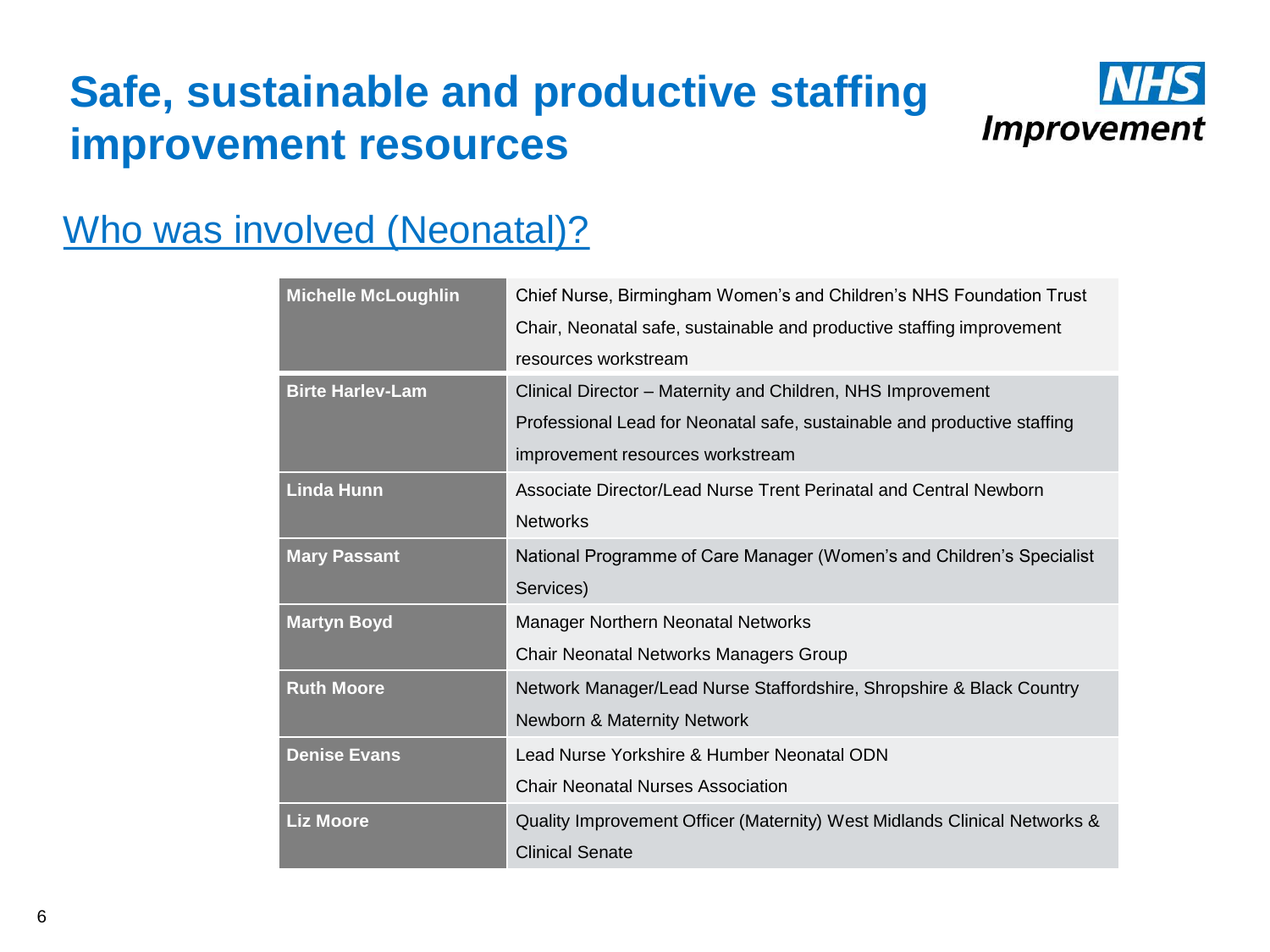## **Safe, sustainable and productive staffing improvement resources**



#### Who was involved (CYP)?

| <b>Michelle McLoughlin</b> | Chief Nurse, Birmingham Women's and Children's NHS FT                        |
|----------------------------|------------------------------------------------------------------------------|
|                            | Chair, Neonatal safe, sustainable and productive staffing improvement        |
|                            | resources workstream                                                         |
| <b>Birte Harlev-Lam</b>    | Clinical Director - Maternity and Children, Professional Lead for workstream |
| <b>Ann Casey</b>           | Clinical workforce lead                                                      |
| <b>Fiona Smith</b>         | Professional Lead for Children and Young People's Nursing                    |
| <b>Carol Williams</b>      | Independent Nursing and Healthcare Consultant for the RCN                    |
| <b>Hilary Cass</b>         | Senior Clinical Advisor for CYP                                              |
| <b>Juliette Greenwood</b>  | <b>Chief Nurse</b>                                                           |
| <b>Kath Evans</b>          | Experience of Care Lead - maternity, children and young people               |
| <b>Keith Hurst</b>         | Independent Researcher and Analyst                                           |
| <b>Linda Hunn</b>          | <b>Associate Director and Lead Nurse</b>                                     |
| <b>Mary Passant</b>        | National Programme and Care Manager for Women and Children                   |
| <b>Michelle Morris</b>     | Consultant Speech and Language Therapist/Clinical Lead for Enhanced          |
|                            | Service Development/Designated Clinical Officer - AHP representative         |
| <b>Sally Shearer</b>       | <b>Chief Nurse</b>                                                           |
| <b>John Courtney</b>       | Former Assistant Chief Nurse - Nursing Workforce                             |
| <b>Kerry Jones</b>         | Lead for Clinical Workforce Redesign                                         |
| <b>Yvonne Heward</b>       | Lead Nurse for Education and Workforce Development                           |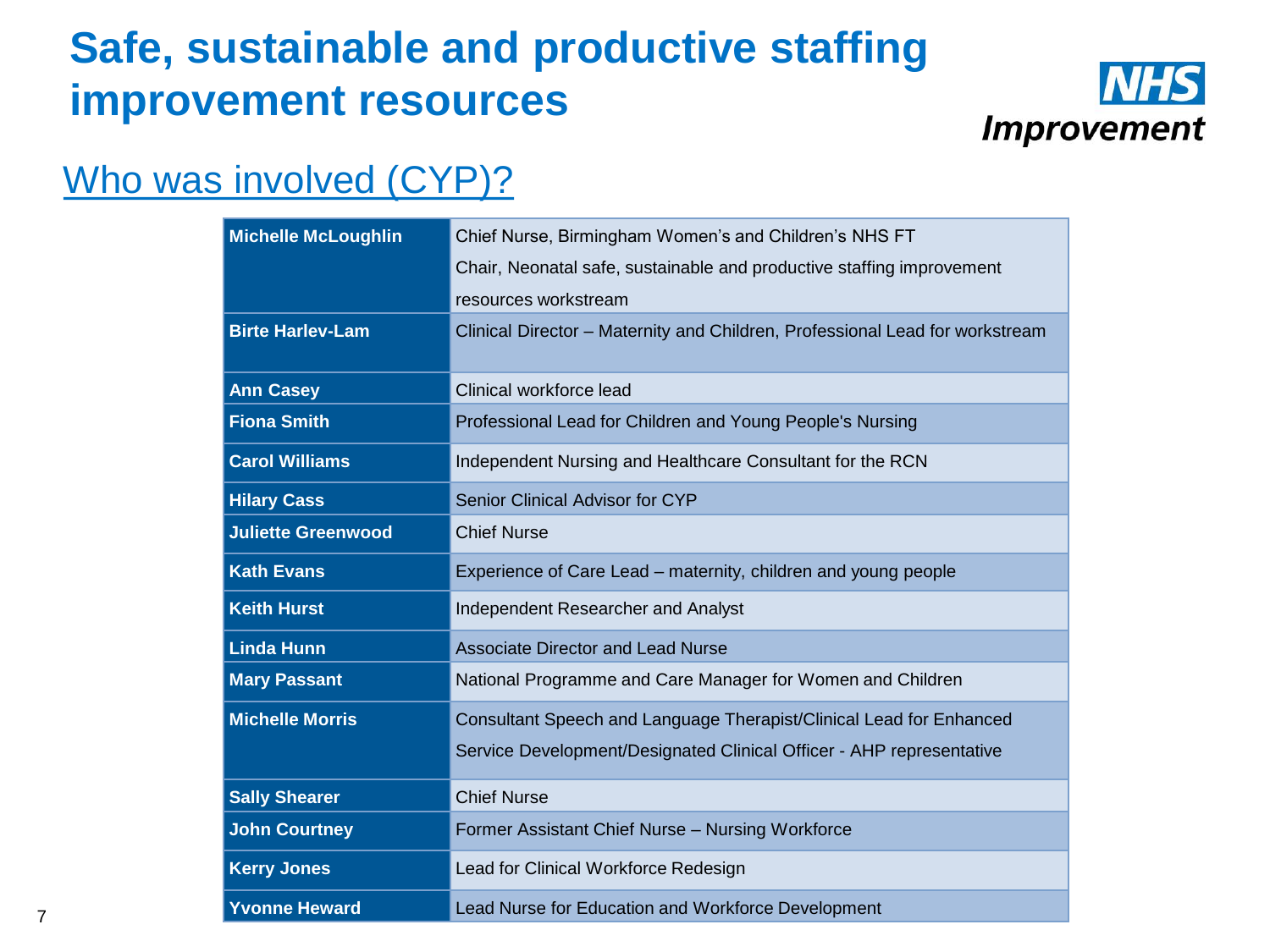#### **Expectation 1**

Right Staff



Evidence-based workforce planning

Professional Judgement

Compare staffing with peers Annual staffing review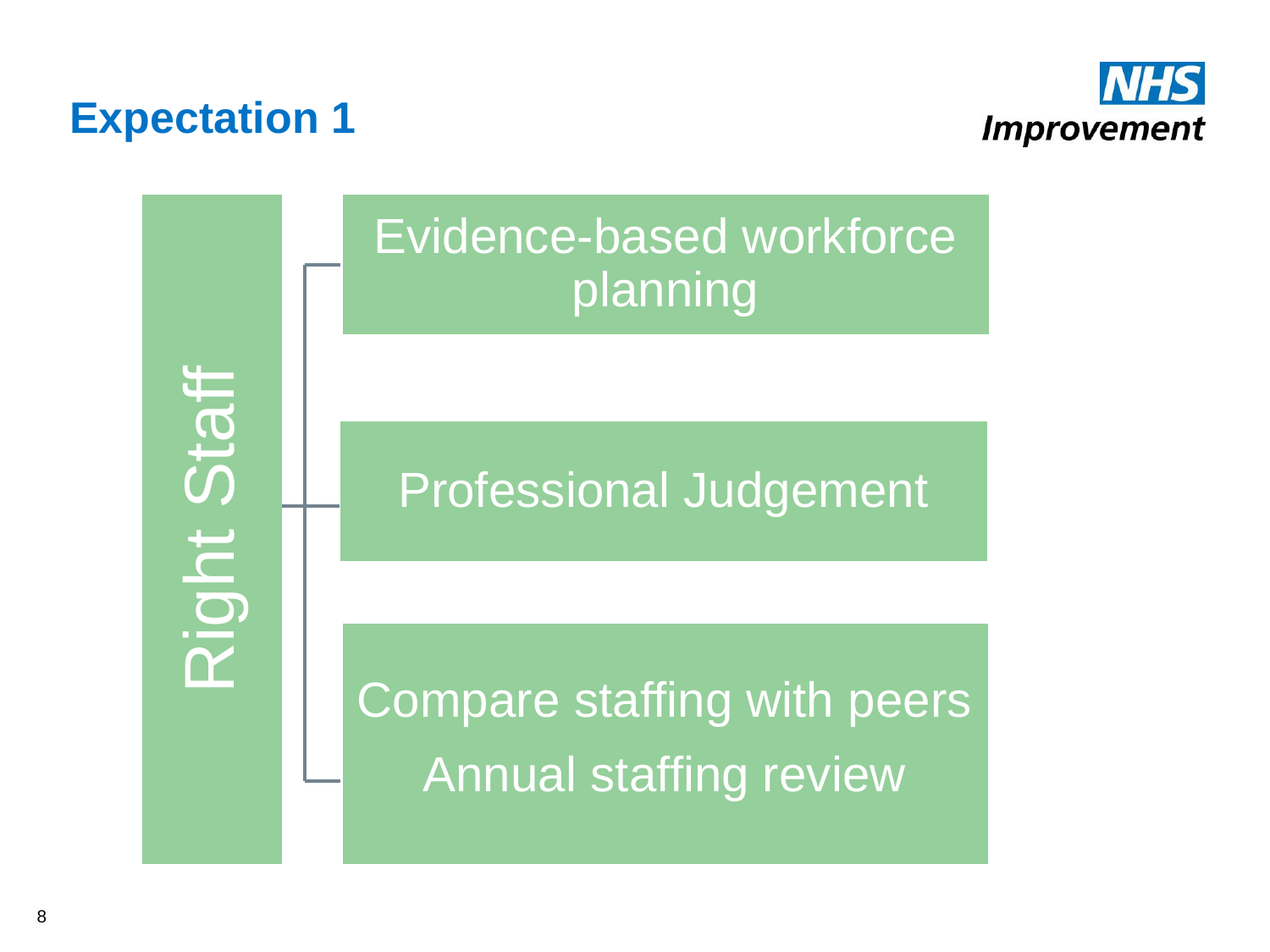## **Expectation 2**



Right Skills

Multiprofessional mandatory training, development and education

Working as a multiprofessional team

Recruitment and retention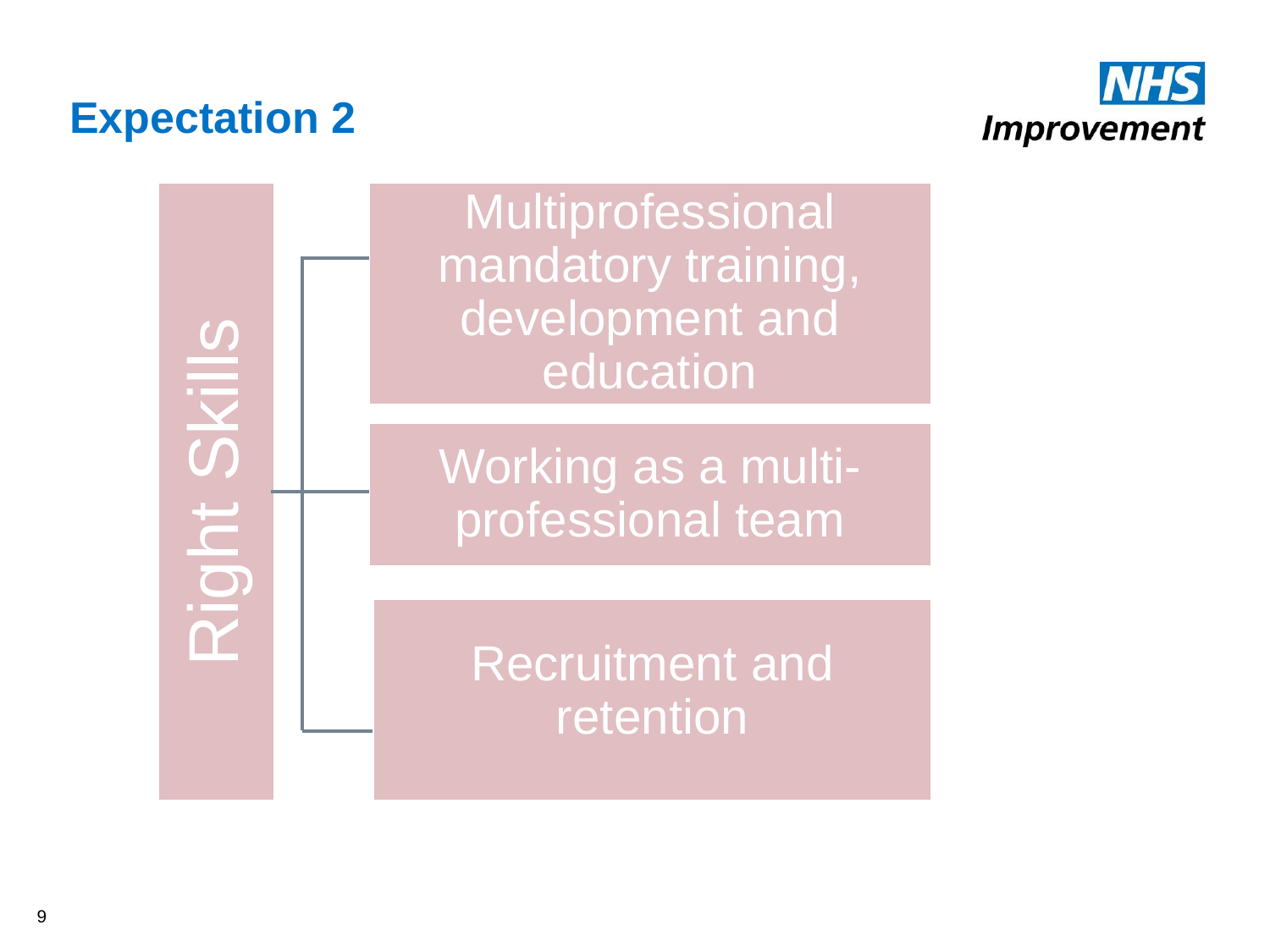# **Expectation 3**



 $\&$  Time Right Place & Time Right Place

Productive working and eliminate waste

Efficient deployment & flexibility including robust escalation

Efficient employment and minimising agency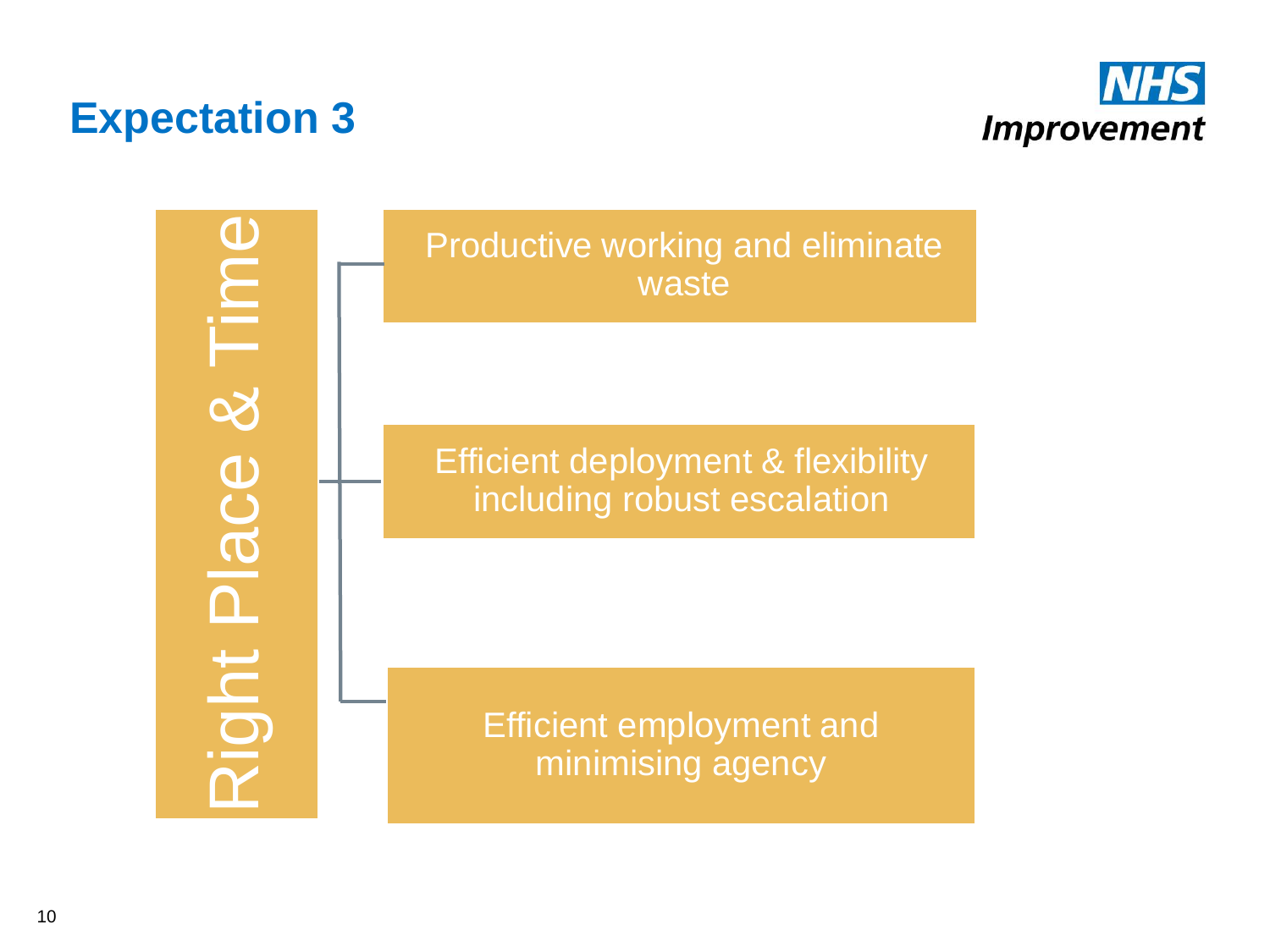

& Improve Measure & Improve Measure

Measure clinical outcomes, people productivity and financial sustainability

Report, investigate and act on incidents

Families, carers and staff feedback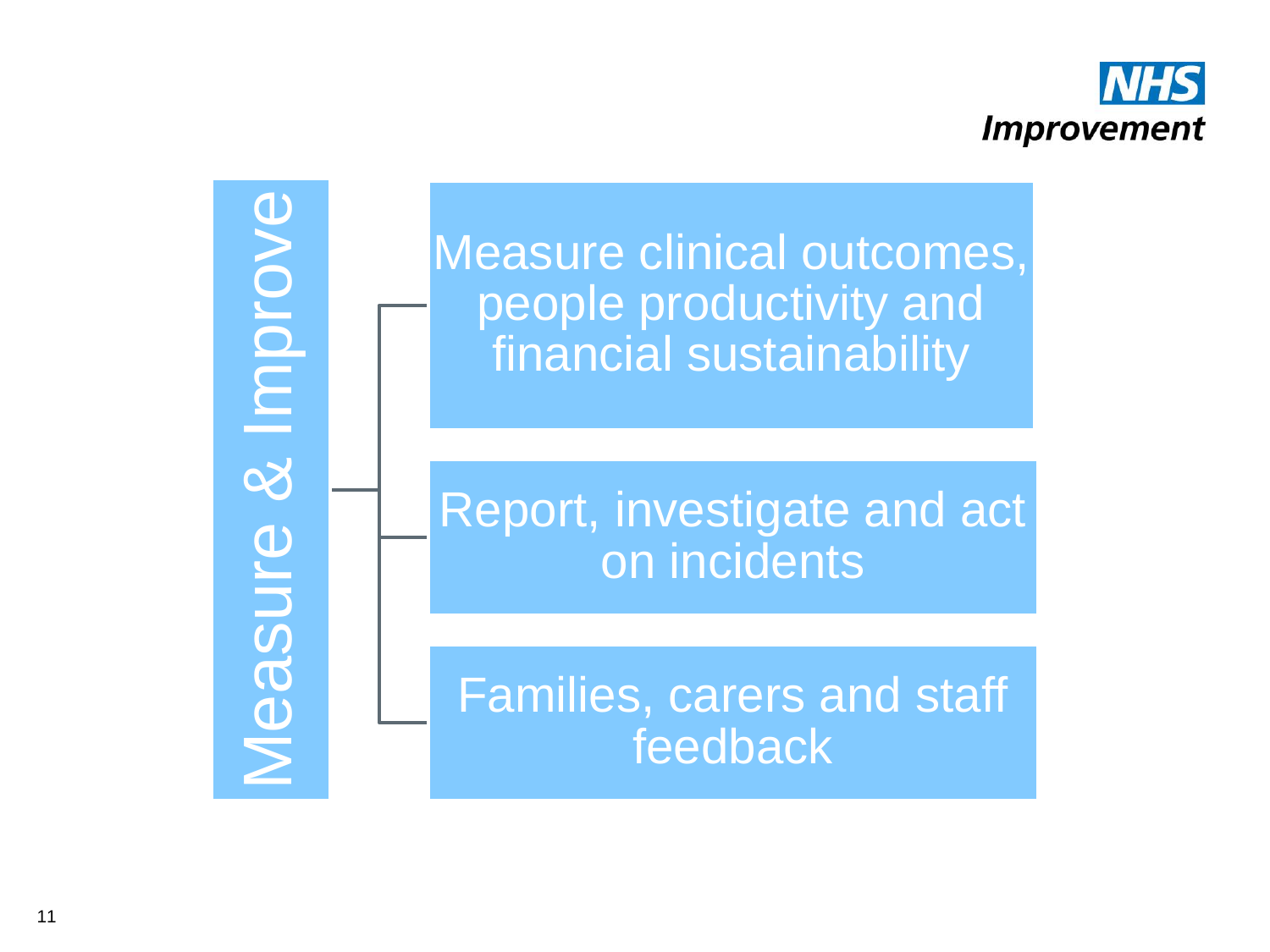# **Safe, sustainable and productive staffing improvement resources**



# Implementation plan

- Start of engagement planned for mid **October**
- Engagement Webinar planned early November
- Process for publication